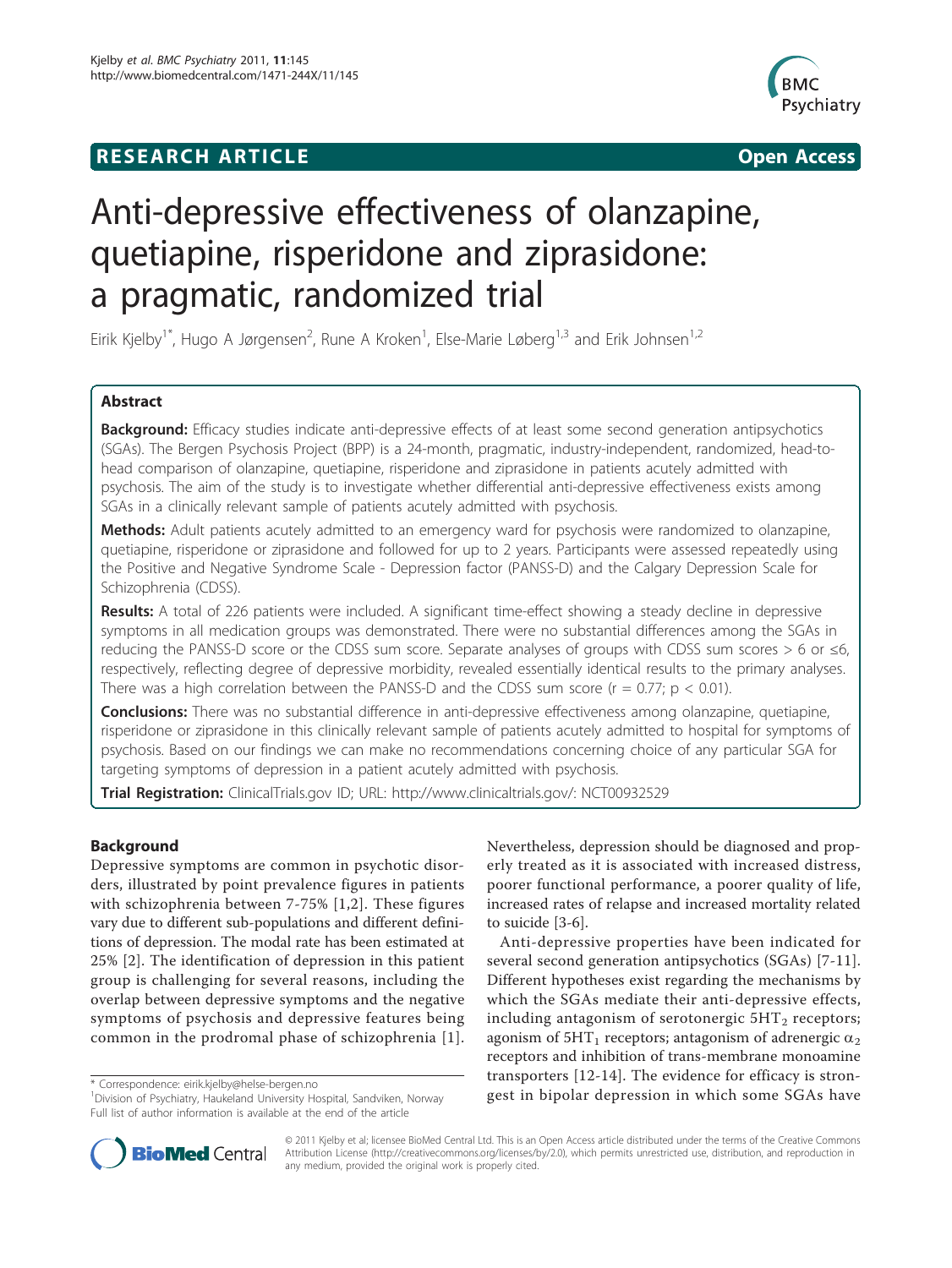become agents of first choice [\[10](#page-8-0)]. Pragmatic studies of anti-depressive effectiveness of SGAs in more heterogeneous, naturalistic samples with psychosis are scarce [[15](#page-8-0),[16](#page-8-0)]. Short-term studies do, however, indicate antidepressive effects of several SGAs in non-affective psychosis [[17\]](#page-8-0). Olanzapine was superior to haloperidol in reducing depressive symptoms in a 6-week study [[18\]](#page-8-0). In patients with treatment refractory schizophrenia, quetiapine was found to be superior to haloperidol in reducing depressive symptoms during the 8-week follow-up [[19](#page-8-0)]. Both studies were sponsored by the pharmaceutical industry. Some studies have indicated a marked superiority of clozapine in reducing the risk of suicide and depressive symptoms compared to the other antipsychotics [\[20](#page-8-0)]. In some recent studies quetiapine has demonstrated anti-depressive properties in both clinically depressed and non-depressed populations [[9](#page-8-0),[21](#page-8-0),[22\]](#page-8-0). There are indications that studies sponsored by the pharmaceutical industry selectively report data in favour of the sponsored drug [\[23\]](#page-8-0).

Clearly, more long-term studies are needed on the highly prevalent occurrence of depressive symptoms in psychosis. In particular, comparative effectiveness trials of first-line SGAs funded independently of the pharmaceutical industry are called for in order to provide clinically relevant evidence on whether or not differential antidepressive effectiveness exists among the drugs. We have previously reported the superior effectiveness of quetiapine on several outcomes other than depression [[24](#page-8-0)]. The overall depression outcome was reported only briefly. Depression and depressive symptoms are, however, the main foci in the present study with a larger sample.

The primary aim of the present pragmatic, randomized study is to investigate whether differential anti-depressive effectiveness exists among olanzapine, quetiapine, risperidone and ziprasidone, in a clinically relevant sample of patients acutely admitted to a psychiatric hospital with psychosis. The hospital is responsible for all the acute admissions in the catchment area.

## Methods

## Study design

Methods have been described in more detail in a previous publication [[24](#page-8-0)]. The Bergen Psychosis Project (BPP) is a 24-month, prospective, rater-blind, pragmatic, randomized, head-to-head comparison of the effectiveness of olanzapine, quetiapine, risperidone and ziprasidone. All patients were recruited from the Division of Psychiatry at Haukeland University Hospital with a catchment population of about 400,000. The BPP was approved by the Regional Committee for Medical Research Ethics and the Norwegian Social Science Data Services. Funding of the project was initiated by the Research Council of Norway, followed by the Western Norway Regional Health Authority and Haukeland University Hospital, Division of Psychiatry. The BPP did not receive any financial or other support from the pharmaceutical industry.

#### Patients

The Regional Committee for Medical Research Ethics allowed eligible patients to be included before informed consent was provided, thus entailing a clinically relevant representation in the study. Any investigation that was beyond normal clinical practice was introduced only after informed consent was obtained. Patients (age  $\geq 18$  years) were eligible for the study if they were admitted to the emergency ward for symptoms of psychosis as determined by a score of  $\geq 4$  on one or more of the following items in the Positive and Negative Syndrome Scale (PANSS): delusions, hallucinatory behavior, grandiosity, suspiciousness/persecution or unusual thought content [[25\]](#page-8-0) and were candidates for oral antipsychotic drug therapy. The inclusion was based on the presence of psychotic symptoms irrespective of diagnostic group, thus reflecting the diagnostic uncertainty commonly present in the early treatment phases in acutely admitted psychotic patients who are nevertheless in need of antipsychotic medication. Eligible patients met ICD-10 [[26\]](#page-8-0) diagnostic criteria for schizophrenia, schizoaffective disorder, acute and transient psychotic disorder, delusional disorder, drug-induced psychosis, bipolar disorder except manic psychosis and major depressive disorder with psychotic features. The diagnoses were determined by the hospital's psychiatrists or specialists in clinical psychology. Patients were excluded from the study if they: were unable to use oral antipsychotics because depot formulations were indicated, did not understand spoken Norwegian language, were candidates for electroconvulsive therapy as determined by the attending psychiatrists, were suffering from organic brain disorder - principally dementia or were medicated with clozapine on admittance. Patients suffering from manic psychosis or who, due to other behavioral or mental reasons, were unable to cooperate with the assessments were also excluded from the study. Patients with drug-induced psychoses were included only when the condition did not resolve within a few days and when antipsychotic drug therapy was indicated.

#### **Treatments**

The pragmatic design aspired to mimic the normal clinical situation with regards to treatment allocation without compromising the randomization which protects against systematic differences between groups that are not related to the treatment. Randomization to a sequence was considered the preferred method. At admission, a sealed and numbered envelope was opened by the attending psychiatrist and then the patient was offered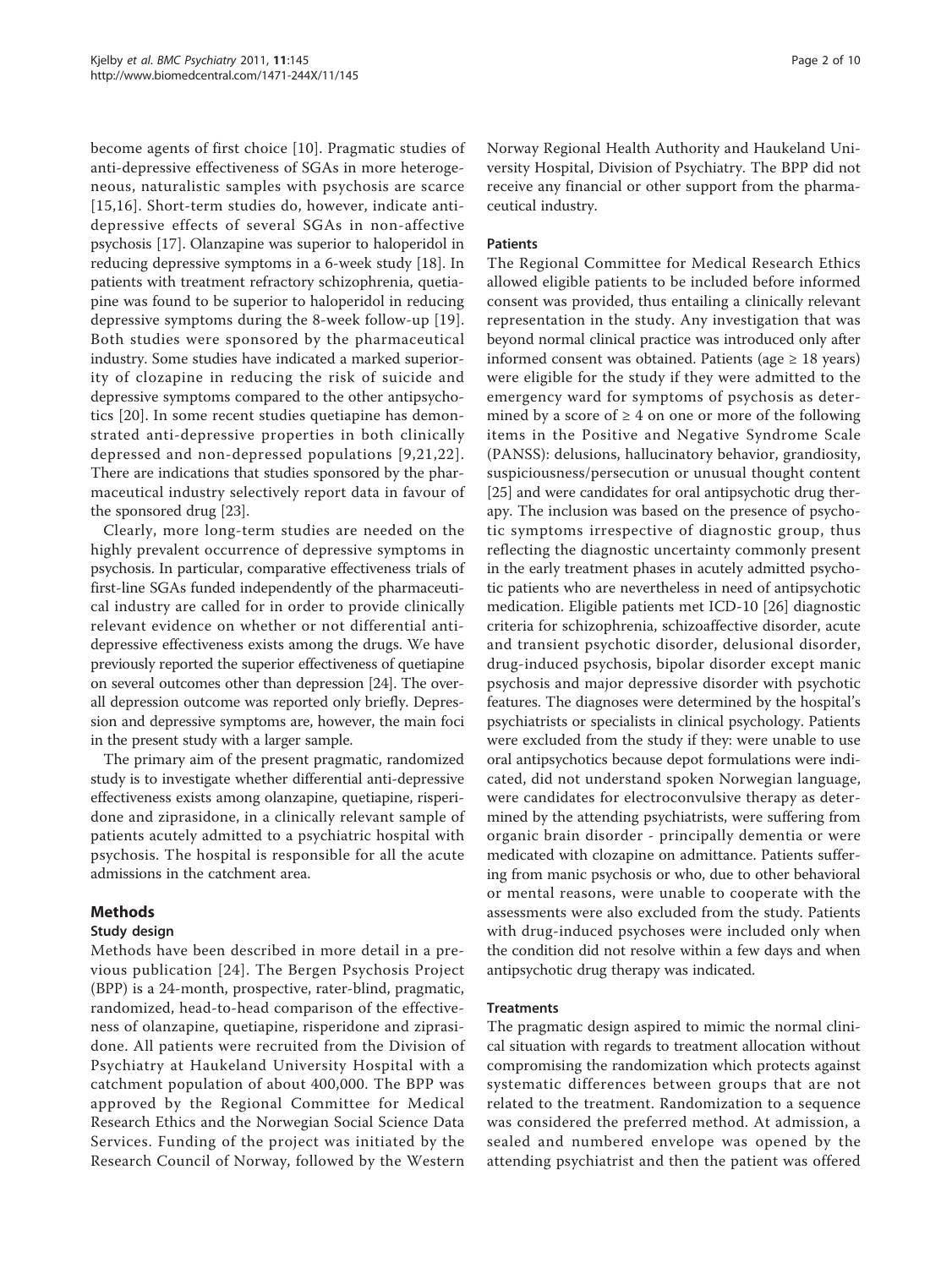the first drug in a random sequence of olanzapine, quetiapine, risperidone or ziprasidone. The randomization was open to the treating psychiatrist or physician and to the patient. Both the treating clinician and/or the patient could discard the SGA listed as number 1 on the list because of medical contraindications to, or prior negative experiences with the drug. In that case the next drug on the list could be chosen. The same principle was followed throughout the sequence. A reason for discarding a drug was requested. In each sequence, the SGA listed as 1 defined the randomization group (RG). The actual SGA chosen, regardless of randomization group, defined the first-choice group (FCG). Further dosing, combination with other drugs or switching to another antipsychotic drug were then left at the clinician's discretion. Apart from sporadic use, the patients in the project could use only one antipsychotic drug, except during the crosstaper period associated with a change of antipsychotic drug. This is in correspondence with leading treatment guidelines which suggest combinations of antipsychotics be used only as a last resort [\[27](#page-8-0)]. In cases where concomitant use of more than one antipsychotic drug was inevitable, the patient could not participate in the project.

## Assessments

Assessments were performed at the following points of time: at baseline, at 6 weeks from baseline or at discharge if discharged before 6 weeks from baseline and at 3, 6, 12 and 24 months from baseline.

The majority of assessments were performed by one trained investigator, EJ, assisted by HAJ and RAK. Training and inter-rater reliability testing were conducted with a satisfactory inter-rater reliability. Before inclusion, eligible patients were interviewed by the investigator using the Calgary Depression Scale for Schizophrenia (CDSS) [[28\]](#page-8-0) and the PANSS. The CDSS has been specifically developed to assess the level of depressive symptoms in schizophrenia. Depression rating scales frequently used in mood disorders may not sufficiently distinguish depressive symptoms from positive, negative and extrapyramidal symptoms in psychosis. The CDSS consists of 9 items, each giving a score of 0 to 3 points. The total CDSS sum score range is 0 to 27. A CDSS sum score > 6 has a specificity of 82% and a sensitivity of 85% for predicting a major depressive episode [[29\]](#page-8-0). We used a cut-off of  $> 6$  and  $\leq 6$  in correspondence with the guidelines from the authors of the CDSS [[29\]](#page-8-0). The PANSS Depression Factor (PANSS-D) is the combined score of items G1 (somatic concerns), G2 (anxiety), G3 (guilt feelings), and G6 (depression) of the general psychopathology part of the PANSS. Each item is scored from 1 to 7, giving a total PANSS-D score ranging from 4 to 28. Several previous articles have performed factor analyses on the PANSS and described the PANSS-D as a measure of depressive symptoms in psychotic patients [[30-32\]](#page-8-0). In the literature PANSS-D is also referred to as the Composite PANSS Depression Factor, PANSS Anxio-Depressive Dimension or PANSS Depression Subscale. Cognitive functioning at baseline was assessed by means of the Repeatable Battery for the Assessment of Neuropsychological Status (RBANS) [[33\]](#page-8-0), shown to be highly sensitive to the neurocognitive impairments associated with schizophrenia [\[34,35](#page-8-0)]. Misuse or dependence was reported according to Mueser et al [\[36](#page-8-0)].

At discharge from the hospital or at 6 weeks if not discharged, the tests and examinations were repeated by a rater who was unaware of the treatment. Serum level measurements of the antipsychotics were conducted. Thus far, all investigations and tests were part of the hospital's routine for the management of patients suffering from psychosis and became part of the patient's medical record. At this point, the patients were asked for informed consent to be contacted and included in the follow-up project.

At follow-up visits 3, 6, 12 and 24 months after baseline, measures of psychopathology were repeated by a rater blind to treatment. At each visit, all medications were recorded and the mean antipsychotic drug doses were calculated. Antipsychotic drug doses for accepted sporadic use of antipsychotics, other than the SGAs under investigation, were converted to chlorpromazine equivalent doses [[37\]](#page-8-0). In cases where chlorpromazine equivalent doses could not be found in the literature, this was done by conversion to defined daily doses (DDDs) as developed by the World Health Organization Collaborating Centre for Drug Statistics Methodology [\[38](#page-8-0)]. The basic definition of the DDD unit is the assumed average maintenance dose per day for a drug used for its main indication in adults.

## Statistical procedures

The primary analyses were intention-to-treat (ITT) analyses based on the randomization groups (RGs). That is, trial participants were analyzed in the group to which they were randomized regardless of which treatment they actually received, or how much treatment they received [\[39](#page-8-0)]. Secondary analyses were based on first choice groups (FCGs). Baseline data were analyzed using SPSS software (version 17.0) and by means of exact  $\chi^2$  tests for categorical data and one-way ANOVAs for continuous data. For baseline comparisons between those lost to follow-up before retesting and those who were retested, independent samples T-tests were used for continuous data and exact  $\chi^2$  tests for categorical data.

Change of depressive symptoms was analyzed in R by means of linear mixed effects (LME) models [[40,41\]](#page-8-0). Fixed effects, i.e. systematic differences between the drugs, were different linear slopes in the four treatment groups, technically a group-by-time interaction with no baseline group differences. The model calculates overall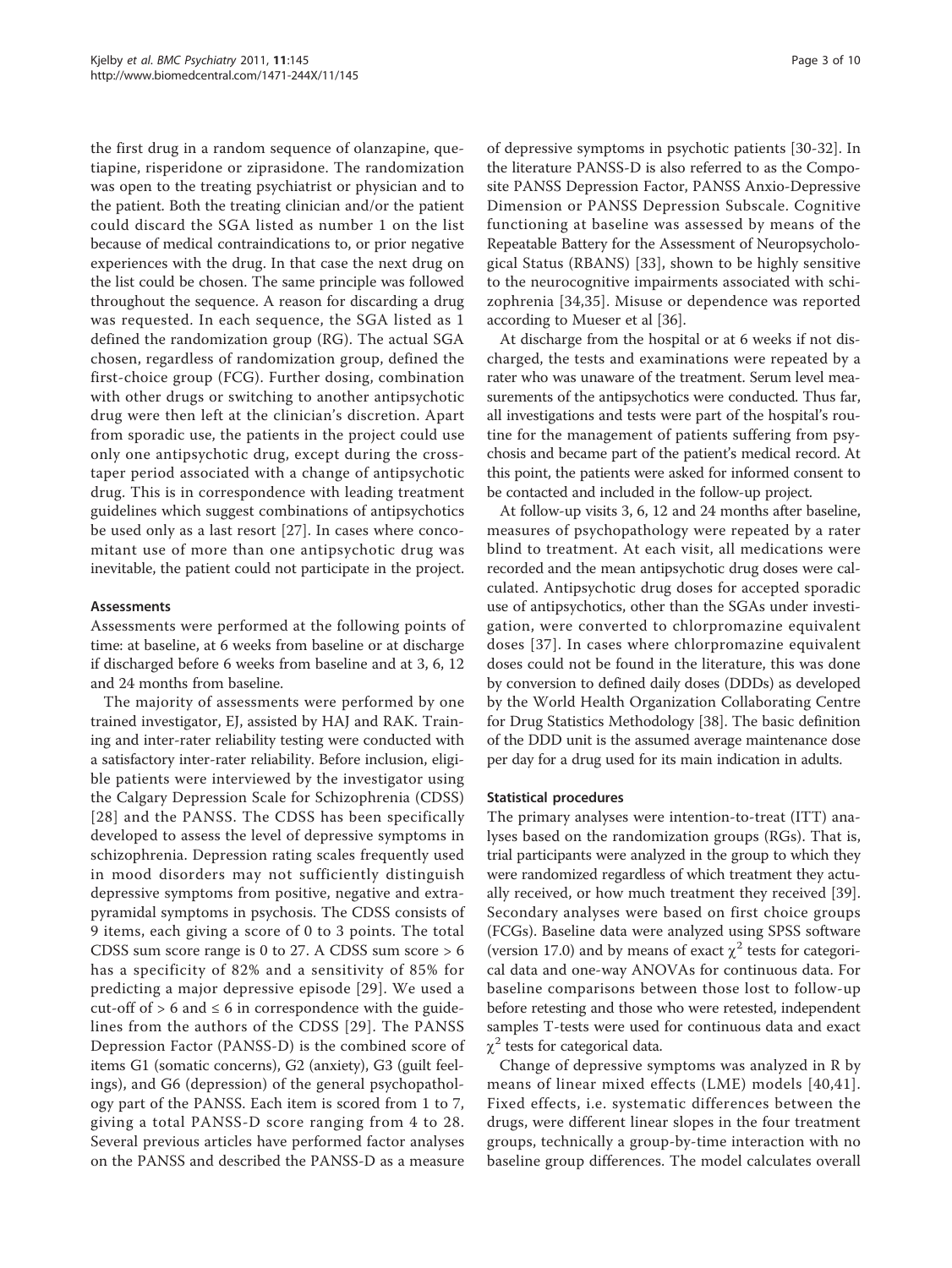change per time unit from a common starting point for the variables in the follow-up period. This can be visually represented by the slope of a linear curve with time on the horizontal axis and the respective variable on the vertical axis. Since the aim of the present study was to investigate the overall change during the follow-up period, the LME model was considered to be the analysis of choice for this purpose. The model uses all available data and handles different numbers of visits, as well as differences in times between visits, by individual patients. Furthermore, the mixed effects model has demonstrated superior statistical power when the missing data is moderately non-ignorable [[42](#page-8-0)]. For multiple comparisons, Benjamini-Hochberg adjustments were applied.

The CDSS and the PANSS are primarily developed to assess patients with schizophrenia. As the sample is diagnostically heterogeneous, a Spearman correlation analysis was performed using the SPSS software (version 17.0) to determine the consistency across the CDSS and the PANSS-D. The level of statistical significance was set at  $\alpha$  = 0.05, two-sided.

Power estimations were conducted in R by means of LME models. The initial CDSS sum score and withinperson-variation were based on the results of a previous model [\[24\]](#page-8-0). CDSS sum score reductions of 10%, 20%, 50% and 70% in the respective drug groups were considered to be clinically significant differences and the corresponding slopes were entered into the model. For comparison, the EUFEST study reported a 65% overall reduction of the CDSS sum score at 12 months [[15\]](#page-8-0). The initial CDSS sum score was set at 5.7 points in the model and an estimated drop-out rate of 3% per month was used. For each level of power 10,000 simulations were run. Based on these premises for the power calculations, the trial should have 80% power to detect statistically significant differences among the drugs with 45 subjects in each treatment group, and 90% power with 55 subjects in each group.

## Results

The patient enrolment is displayed in Figure [1](#page-4-0). Baseline demographic and clinical characteristics are presented in Additional file [1.](#page-7-0) A total of 226 patients were allocated to randomized sequences of the first-line SGAs listed from 1 to 4. The SGAs listed as 1 defined the randomization groups (RGs). A total of 185 (81.9%) patients received the SGA listed as 1, whereas 40 (17.7%) received another SGA on the list. The choice of SGA was unknown for one patient. There were no differences among RGs in the fractions of patients that did not choose the SGA listed as 1. The sample represented a diverse population suffering from psychosis. Five patients were diagnosed with co-morbid major depressive disorder in addition to a

primary psychotic disorder; two were in the risperidone group and one in each of the other groups.

#### Primary outcomes - ITT analyses based on RGs

There were no statistically significant differences in baseline demographic and clinical characteristics between the RGs, thus confirming a successful randomization. There was no difference among the groups with regards to time until discontinuation of allocated drug. There were generally no substantial differences on baseline clinical or demographic characteristics between those who were lost to follow-up before retesting and those who were retested, with the exception of a slightly higher PANSS negative sub-score for those lost to follow-up (20.8 vs. 18.5 points (independent samples  $T-Test: p = 0.02$ ; mean difference 2.3 points; 95% confidence interval (CI) 0.4-4.2)). The mean CDSS sum score at baseline was 6.4 points, varying between 0 to 23 points. The mean baseline PANSS-D sum score was 10.8 points, varying between 4 to 22 points. A total of 96 (42.7%) of the patients had a CDSS sum score > 6 points. The CDSS sum score and PANSS-D score correlated significantly (Spearman correlation coefficient  $r = 0.77$ ;  $p < 0.01$ ) (Figure [2\)](#page-5-0). The symptom outcomes quantified by the CDSS and the PANSS-D are presented in Table [1](#page-5-0). There was a significant time-effect showing a steady decline in depressive symptoms in all medication groups (Figures [3](#page-6-0) and [4\)](#page-6-0). Pair-wise comparisons demonstrated no statistically significant differences between the RGs on the primary outcomes. Analyses restricted to the first 90 days revealed no substantial differences among the SGAs. When affective psychoses and substance-induced psychoses, respectively, were excluded in sensitivity analyses for the whole follow-up, essentially the same results were revealed. In separate analyses in the groups with CDSS sum score  $> 6$  or  $\leq 6$ , respectively, there were no statistically significant differences between the SGAs. In sub-analyses on single CDSS items there were no statistically significant differences among the SGAs, except for item 8 (suicidality), as the risperidone group had a steeper daily reduction of the score compared to the olanzapine group (LME:  $p = 0.031$ ). Corrected for multiple comparisons, this difference was no longer statistically significant (LME:  $p = 0.187$ ). There were no statistically significant differences among the SGAs concerning anti-depressive effectiveness on the PANSS item G6 (depression).

## Secondary outcomes based on FCGs

There were generally no substantial differences among FCGs on baseline demographic and clinical characteristics, with the exception of a slightly higher PANSS positive sub-score for olanzapine (21.6 points) compared with risperidone (18.4 points) (one-way ANOVA: p < 0.001; mean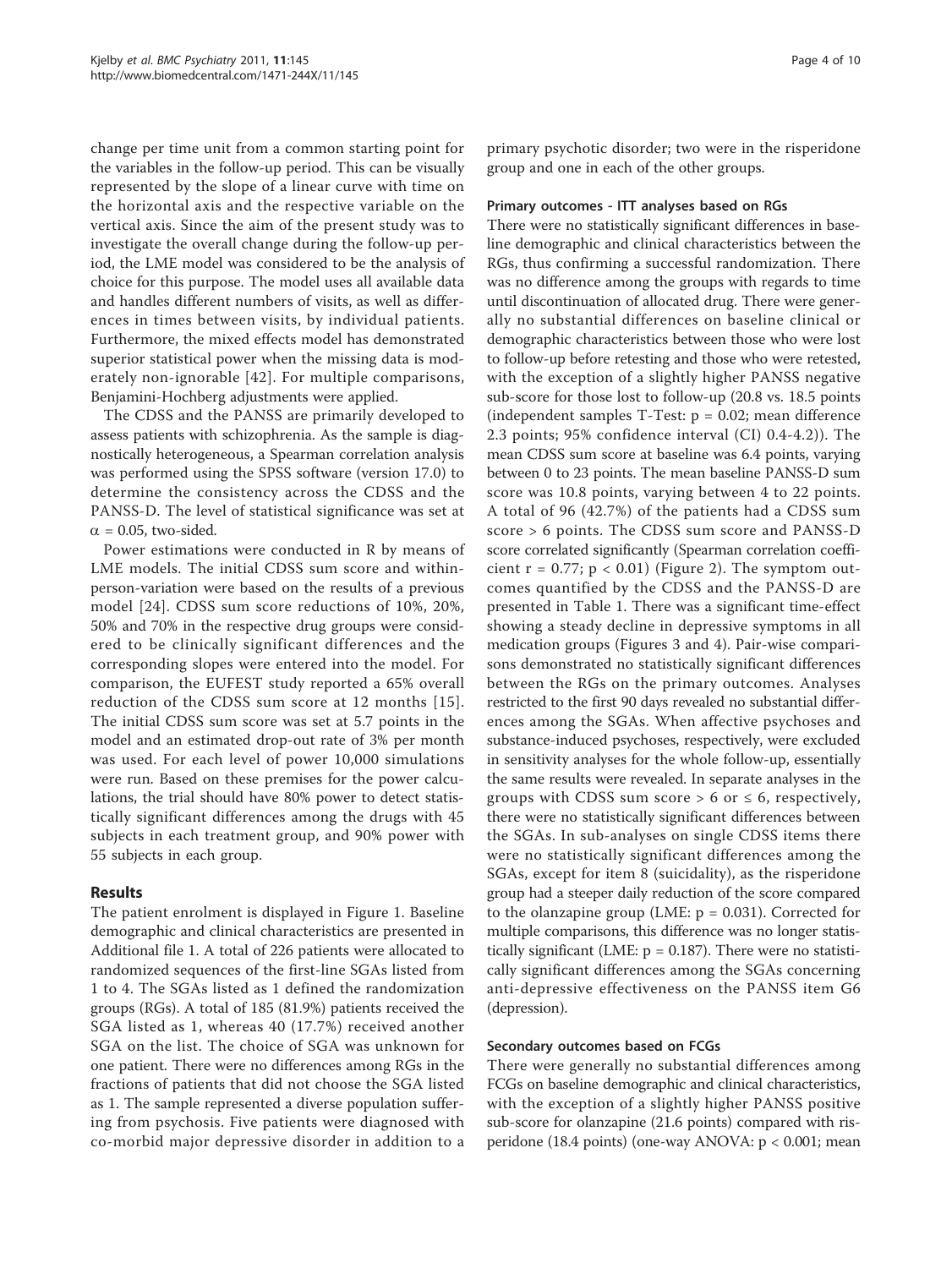<span id="page-4-0"></span>

difference 3.2 points; 95% CI 1.1-5.3) and ziprasidone (19.2 points) (one-way ANOVA: p = 0.011; mean difference 2.5 points; 95% CI 0.4-4.5). The mean doses in milligrams per day with standard deviations (SD) were 14.5 (5.0) for olanzapine-, 339.3 (193.4) for quetiapine-, 3.3 (1.1) for risperidone- and 100.3 (42.2) for ziprasidone-treated groups. The mean serum levels in nanomoles per liter with SD were 100.4 (72.4) for olanzapine, 398.2 (510.2) for quetiapine, 81.4 (58.3) for risperidone and 122.9 (91.3) for ziprasidone. The reference ranges were 30-200, 100-800, 30-120, and 30-200 for olanzapine, quetiapine, risperidone and ziprasidone, respectively. Data concerning psychotropic treatment was analyzed for the 108 patients who were available for retesting at discharge or at 6 weeks. A total of 30 (26.5%) patients changed their first-chosen SGA during follow-up. There were no differences among the FCGs in

the frequency of change or choice of new antipsychotic drug. One or more doses of low-potency first-generation antipsychotics were given to 16 patients (14.8%). There were no differences among the FCGs in the number of patients receiving additional antipsychotics or the mean daily additional antipsychotic dose in chlorpromazine equivalents. 80 (74.1%), 28 (25.9%) and 7 (6.5%) patients received additional benzodiazepines, antidepressants and mood stabilizers, respectively. In 35 (32.4%) of these patients 2 or more of the additional psychotropics were used in combination. There were no differences among FCGs in the use of these additional psychotropics. Anticholinergics were prescribed for 6 (23.1%) of risperidonetreated FCGs. The corresponding figures were 1 (3.4%) for olanzapine-, 0 for quetiapine- and 5 (18.5%) for ziprasidone-treated FCGs (exact  $\chi^2$  test: p = 0.009). There were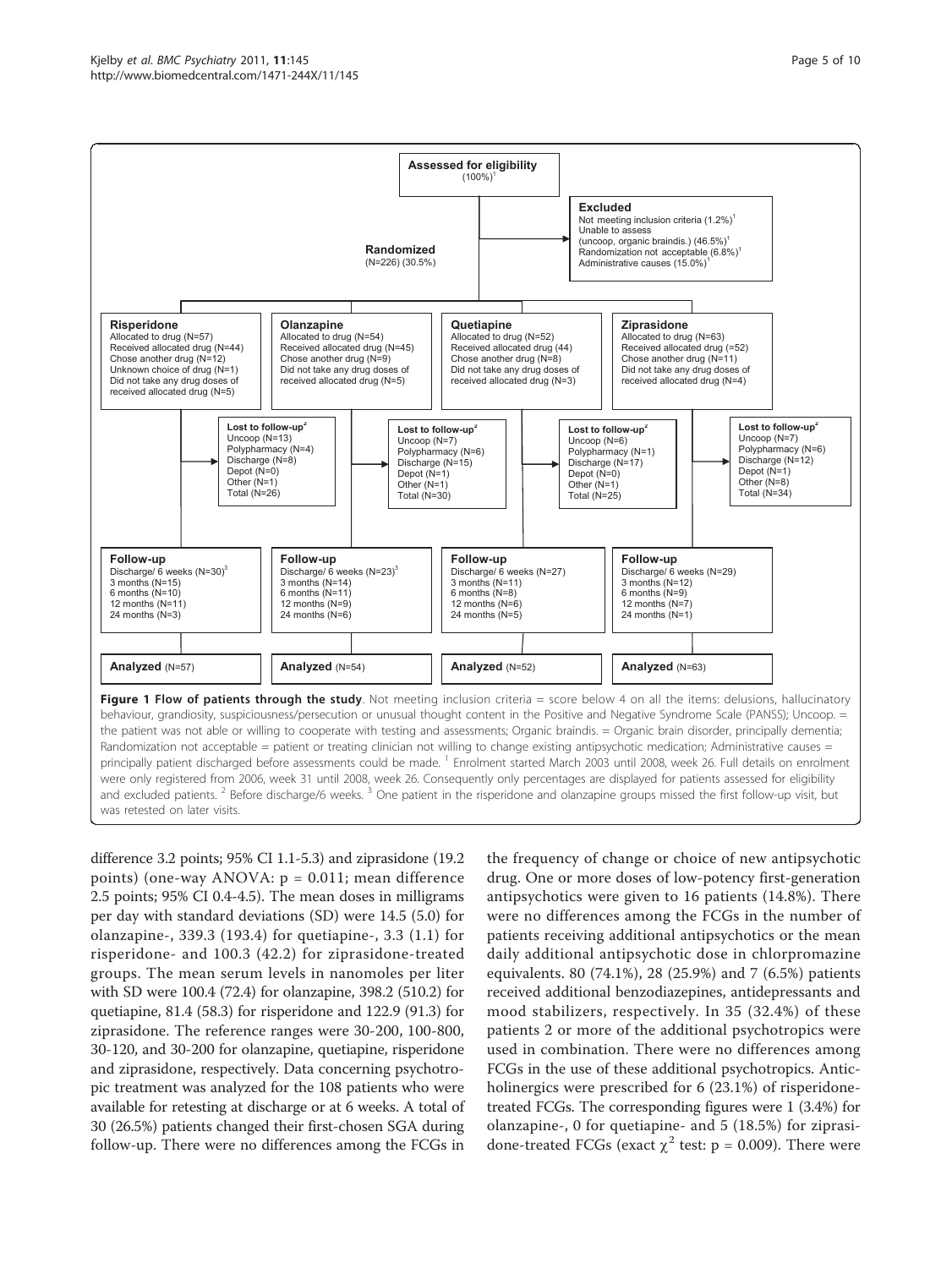<span id="page-5-0"></span>

no differences among FCGs in the frequency of antipsychotic drug use the year prior to index hospitalization.

The PANSS-D and CDSS scores of the primary analyses were essentially unaltered in the secondary analyses. This also applied to the sensitivity analysis restricted to

the first 90 days, and to the period of actual intake of the first chosen antipsychotic drug.

## **Discussion**

The primary aim of the present study was to investigate whether differential anti-depressive effectiveness is present among olanzapine, quetiapine, risperidone and ziprasidone in a clinically relevant sample of patients acutely admitted to hospital for symptoms of psychosis. The study was funded independently of the pharmaceutical industry and the patients were followed for up to 2 years during everyday clinical circumstances. This strengthens the applicability of the results to acutely admitted patients with psychosis in general.

There were no substantial differences among the SGAs on the primary outcome measure. The results are in line with those of the recently published EUFEST and CATIE effectiveness studies that included schizophrenia patients in first episode and chronic phase, respectively [\[15](#page-8-0),[16](#page-8-0)]. The collected evidence from naturalistic studies in psychosis thus indicates that if differential anti-depressive effectiveness exists among the drugs, this is likely to be of only marginal magnitude in clinical practice. As the sample was diagnostically heterogeneous the primary outcome was measured by two different inventories: the PANSS-D and the CDSS. The correlation between the sum scores of the inventories was good, but left substantial variance unexplained, thus underlining the rationale

|  | Table 1 Numerical results of the CDSS and the PANSS-D |  |  |  |  |
|--|-------------------------------------------------------|--|--|--|--|
|  |                                                       |  |  |  |  |

| Outcome Measures - Change/Day            | Risperidone<br>$(N = 57)$ | Olanzapine<br>$(N = 54)$ | Quetiapine<br>$(N = 52)$ | Ziprasidone<br>$(N = 63)$ |
|------------------------------------------|---------------------------|--------------------------|--------------------------|---------------------------|
| CDSS item 1<br>Depression                | $-0.0016$                 | $-0.0011$                | $-0.0017$                | $-0.0022$                 |
| CDSS item 2<br>Hopelessness              | $-0.0010$                 | $-0.0002$                | $-0.0005$                | $-0.0008$                 |
| CDSS item 3<br>Self depreciation         | 0.0083                    | $-0.0002$                | $-0.0005$                | $-0.0006$                 |
| CDSS item 4<br>Guilty ideas of reference | $-0.0005$                 | $-0.0007$                | $-0.0006$                | $-0.0011$                 |
| CDSS item 5<br>Pathological guilt        | $-0.0010$                 | $-0.0052$                | $-0.0004$                | $-0.0011$                 |
| CDSS item 6<br>Morning depression        | $-0.0011$                 | $-0.0006$                | $-0.0005$                | $-0.0009$                 |
| CDSS item 7<br>Early awakening           | $-0.0009$                 | $-0.0002$                | $-0.0003$                | $-0.0003$                 |
| CDSS item 8<br>Suicide                   | $-0.0011$                 | $-0.0002$                | $-0.0004$                | $-0.0006$                 |
| CDSS item 9<br>Observed depression       | $-0.0008$                 | $-0.0001$                | $-0.0004$                | $-0.0006$                 |
| CDSS sum score                           | $-0.0093$                 | $-0.0033$                | $-0.0048$                | $-0.0080$                 |
| PANSS item G6:<br>Depression             | $-0.0015$                 | $-0.0020$                | $-0.0027$                | $-0.0023$                 |
| <b>PANSS-D score</b>                     | $-0.0014$                 | $-0.0012$                | $-0.0014$                | $-0.0018$                 |

N = Number of Patients; Change/Day = Mean Change of Outcome Measure per Day; CDSS = The Calgary Depression Scale for Schizophrenia. PANSS = The Positive And Negative Syndrome Scale for Schizophrenia. PANSS-D = The sum score of items G1-G3 + G6 of the General Psychopathology subscale of the PANSS.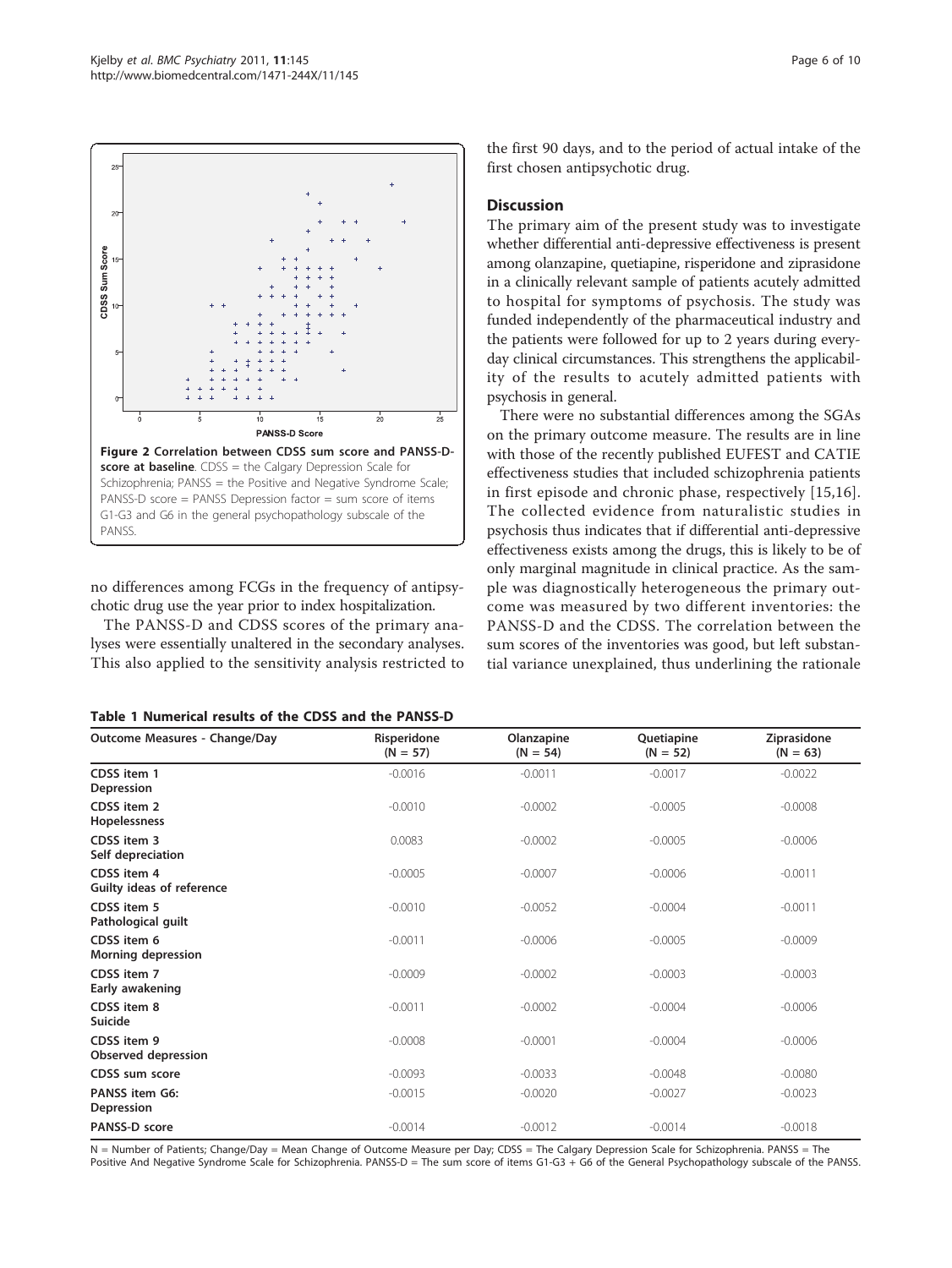<span id="page-6-0"></span>

Figure 3 Change of CDSS sum score. Linear mixed effects model curves. Linear slopes for the randomization groups generated based on linear mixed effects models, CDSS sum score output, as displayed in Table 1 for olanzapine, quetiapine, risperidone and ziprasidone, respectively. The curves are confined to the first 300 days because the major bulk of data is obtained before 300 days. CDSS = the Calgary Depression Scale for Schizophrenia.



Figure 4 Change of PANSS-D score. Linear mixed effects model curves. Linear slopes for the randomization groups generated based on linear mixed effects models, PANSS-D score output, as displayed in Table 1 for olanzapine, quetiapine, risperidone and ziprasidone, respectively. The curves are confined to the first 300 days because the major bulk of data is obtained before 300 days. PANSS = The Positive and Negative Syndrome Scale; PANSS-D = PANSS Depression Factor = sum score of items G1-G3 and G6 in the general psychopathology subscale of the PANSS.

for using both inventories in the present study. The majority of prior studies indicating anti-depressive differences among antipsychotics are short term [\[17,19,21](#page-8-0)[,43](#page-9-0)]. If the anti-depressive effects of the drugs occur mainly within the first weeks to months of treatment, differential effectiveness may, in theory, be blurred in a longer time frame. Based on the sensitivity analyses restricted to the first 90 days of follow-up our data do not support this hypothesis. Consistent with our findings there was a significant overall decrease of the CDSS score in the CATIE study. Neither study had a placebo arm, which makes interpretation of this result difficult with regards to assessing the anti-depressive effectiveness of the drugs.

Depression is highly prevalent in first-episode and acute phase psychosis [[44,45\]](#page-9-0). The mean CDSS sum score in the BPP at baseline was 6.5. The CDSS sum score was > 6 for 42.7% of the sample. DeNayer et al. [[21\]](#page-8-0), using the same CDSS-score cut-off as in our study, found significant reductions both in the groups with CDSS sum scores  $> 6$  and ≤6 points, respectively. Our analyses demonstrated no statistically significant differences among the SGAs in either group based on this subdivision. The equal anti-depressive effectiveness found also in the group with CDSS sum score > 6, supports our main findings. Caution should be given to the fact that subgroup analyses increase the risk of statistical type II errors. In the CATIE study quetiapine was found to be superior to risperidone in patients with a CDSS score ≥6 [[16](#page-8-0)]. However, the more depressed group became relatively larger in the CATIE-trial as a consequence of the lower cut-off (CDSS  $\geq$  6) for depression.

The sample was diagnostically heterogeneous, though with equal diagnostic distribution among the RGs. Hypothetically, different diagnostic groups could differ in anti-depressive susceptibility from the SGAs, which could blur the overall picture. We therefore conducted sensitivity analyses, excluding the affective psychoses and substance-induced psychoses which did not skew the results. The proportion of primary affective disorders was rather low.

Some limitations apply to the study. In a moderately sized clinical trial like the Bergen Psychosis Project, the possibility of a type II statistical error exists. The BPP has, however, proven statistically powerful enough to disclose differences among the SGAs on several outcomes [[24](#page-8-0)]. Furthermore, power analyses indicate that the study should have a sufficient number of subjects to detect clinically significant differences in anti-depressive effectiveness among the drugs, if present. The pragmatic design was chosen to address issues relevant to everyday clinical practice. The resulting heterogeneous sample does not have enough power to conclude statistically inside particular diagnostic subgroups. The randomization procedure allowing the patient or clinician to choose a different drug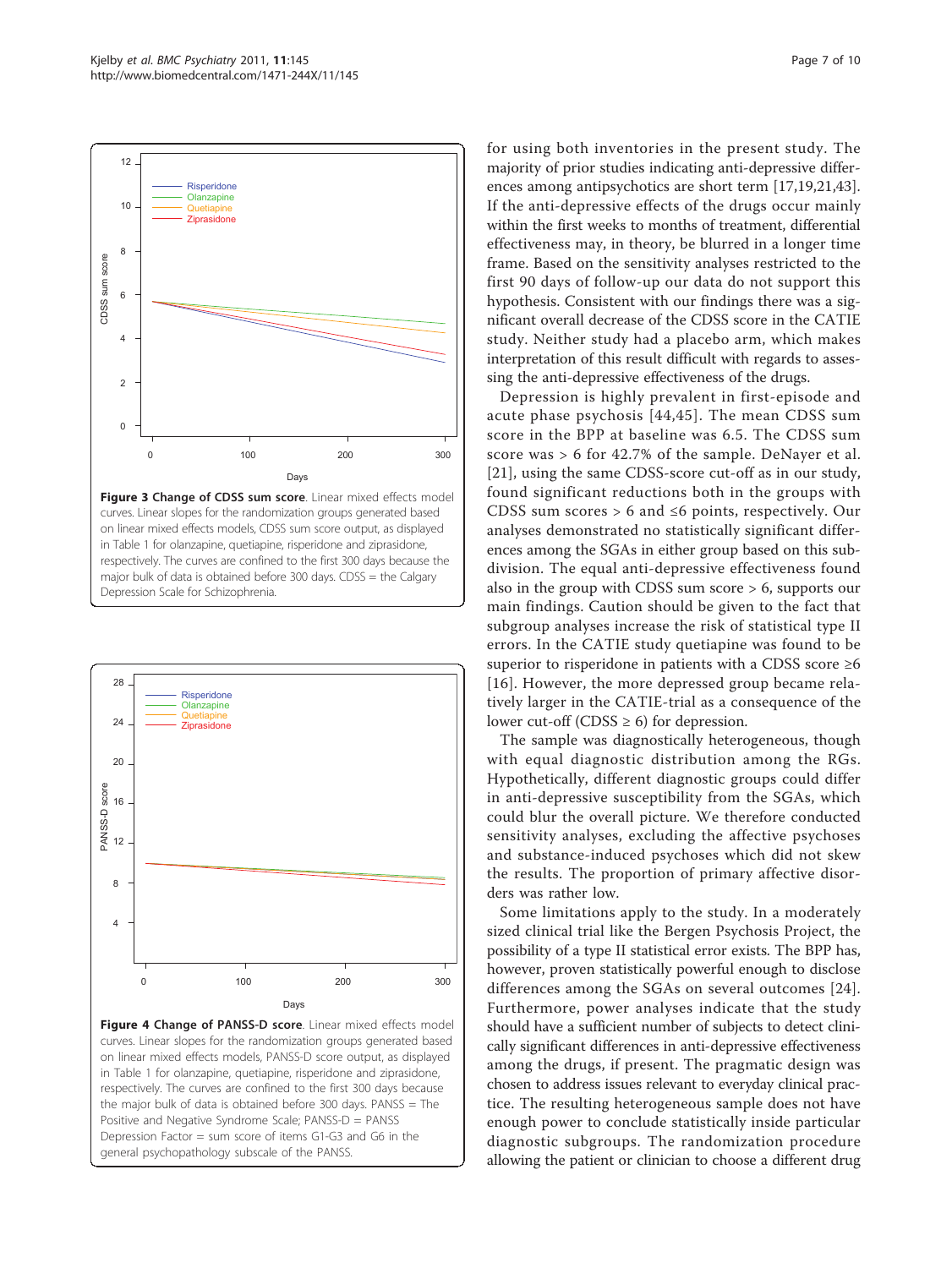<span id="page-7-0"></span>than the first one could potentially introduce bias if there were differences among the groups in the proportions accepting the first SGA on the list. No such differences were unveiled. Furthermore, the primary analyses were intention to treat analyses based on the randomization groups. It could be argued given the naturalistic design of the study, with assessments not restricted to the time frame of actual use of the first SGA, that the outcomes may not be related to that particular SGA, but to subsequent medications. We have, however, demonstrated that about three-quarters of the patients did not change their original SGA. Moreover, there were no differences among groups in the rate of antipsychotic medication changes or the choice of a new antipsychotic agent for those who did change. Furthermore, time until discontinuation was generally the same for all SGAs. Finally, the analyses restricted to the period of actual use of first chosen drug revealed generally the same results as the primary analyses. Inherent to the pragmatic design which permits the use of concomitant psychotropics, the net effects of the SGAs under investigation may be somewhat blurred by effects of the concomitant psychotropics. The randomization was open to the patient and the treating clinician in order to imitate a clinically realistic setting. This could have introduced bias if some of the SGAs were more popular among the clinicians or patients. There was a high attrition rate, although not significantly different between the randomization groups. To our best knowledge this is a major problem in all clinical antipsychotic drug trials. Leucht and collaborators [[46\]](#page-9-0) state in their methodology paper that even in short-term trials of only 4 to 10 weeks more than 40% of participants discontinue prematurely. Given the long follow-up of our study we expected a high drop-out rate. This was the main reason for the choice of the mixed-effects statistical method applied, as this method is one of the preferred ones in such a situation. Reasons for drop-out were not recorded and the possibility that the more depressed patients dropped out cannot be ruled out. Still, comparisons on baseline characteristics between those with long term follow-ups and the ones leaving the study early, do not point to substantial clinical differences among the groups. Of those assessed for eligibility, only 30% were included in the trial. Theoretically, including only a fraction of eligible participants could limit the applicability of the results to the whole population. On the other hand, other clinical trials studying antipsychotics included only between 7-14% [[47](#page-9-0)]. The diagnoses were determined by psychiatrists or specialists in clinical psychology, and structured clinical interviews were not systematically used, which may decrease the validity and reliability of the diagnoses. The ITT-analyses may lead to an underestimation of treatment effect. However, the substantially equal results of the ITT- and FCG-analyses indicate that this was not the case in this trial. Analyses

involving single items in the CDSS should be interpreted with caution as the data are unlikely to be normally distributed. Finally, the CDSS-instrument is designed to measure depressive symptoms in schizophrenia specifically. Our sample was diagnostically heterogeneous. Somewhat surprisingly, considering that few trials indicate a superior antipsychotic effectiveness of quetiapine [[15,](#page-8-0)[48](#page-9-0),[49\]](#page-9-0), the recently published results of the Bergen Psychosis Project demonstrated a significant superiority of quetiapine compared with olanzapine and risperidone on several psychometric scales. The present study shows that the superiority of quetiapine could not be explained by a stronger antidepressive effect.

#### Conclusions

In conclusion, the results of this study demonstrate no substantial differences in anti-depressive effectiveness between olanzapine, quetiapine, risperidone and ziprasidone in a clinically relevant sample of psychotic patients with moderate depressive symptoms. Based on our findings we can make no recommendations concerning choice of any particular SGA for targeting symptoms of depression in a patient acutely admitted with psychosis.

## Additional material

[Additional file 1: D](http://www.biomedcentral.com/content/supplementary/1471-244X-11-145-S1.DOC)emographic and clinical characteristics at **baseline**. This table displays baseline comparisons of demographic characteristics, clinical characteristics (drug- and alcohol-use, diagnoses, antipsychotic-naïve) and baseline psychometric results between the randomization groups.

#### Acknowledgements

The authors thank medical statistician Tore Wentzel-Larsen at Centre for Clinical Research, Haukeland University Hospital, Bergen, Norway, for contributing to the analysis and interpretations of the data, and research nurses Ingvild Helle and Marianne Langeland at the Research Department, Division of Psychiatry, Haukeland University Hospital for their contributions. We also wish to thank the Division of Psychiatry, Haukeland University Hospital for financial support, and the Clinical Departments for enthusiasm and cooperation.

#### Author details

<sup>1</sup> Division of Psychiatry, Haukeland University Hospital, Sandviken, Norway. <sup>2</sup>Department of Clinical Medicine, Psychiatry, University of Bergen, Norway <sup>3</sup>University of Bergen, Inst. Biological and Medical Psychology, Norway.

#### Authors' contributions

EK drafted the manuscript and participated in the statistical analyses. EJ helped to draft the manuscript, provided statistical analyses and performed the main part of the data collection. EML, RAK and HAJ helped to draft the manuscript and participated in the data collection. All authors read and approved the final manuscript.

#### Competing interests

Funding of the project was initiated by the Research Council of Norway, followed by Haukeland University Hospital, Division of Psychiatry. The supporters had no role in the design and conduct of the study; collection, management, analysis, and interpretation of the data; or preparation, review or approval of the manuscript.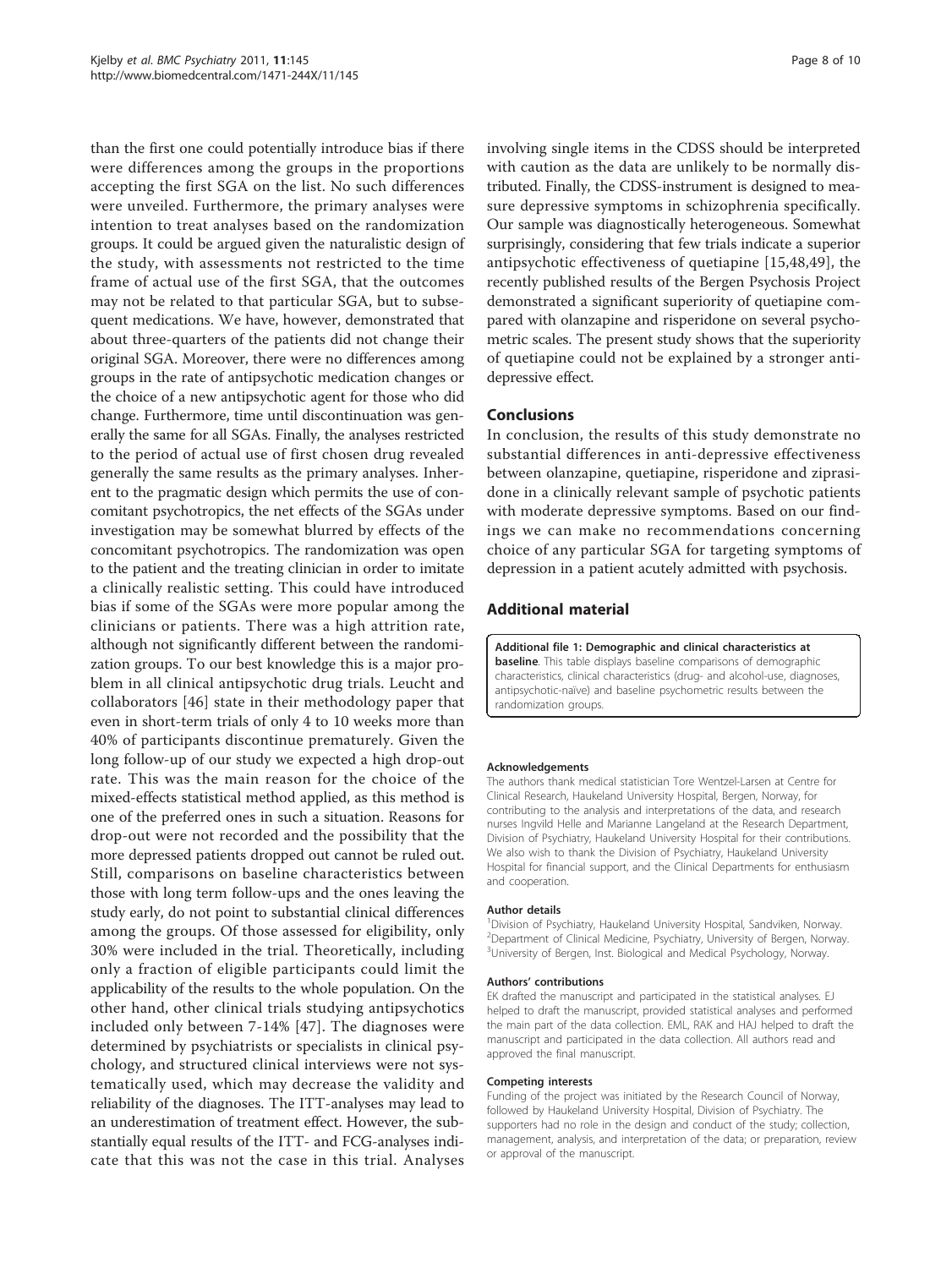<span id="page-8-0"></span>Kjelby E has been reimbursed by Bristol-Myers Squibb, Novartis, Lundbeck, Eli Lilly and AstraZeneca pharmaceutical companies for attending conferences.

Jørgensen HA has received honoraria for lectures given in meetings arranged by AstraZeneca and Eli Lilly.

Kroken R has been reimbursed by the Eli Lilly Company, Janssen Cilag Company, Bristol-Myers Squibb and AstraZeneca for attending conferences. Løberg EM has no competing interests to declare.

Johnsen E has received honoraria for lectures given in meetings arranged by Bristol-Myers Squibb, Eli Lilly, and AstraZeneca, and for a contribution to an information brochure by Eli Lilly. Erik Johnsen has been reimbursed by the Eli Lilly Company and the Janssen Cilag Company for attending conferences.

#### Received: 18 February 2011 Accepted: 31 August 2011 Published: 31 August 2011

#### References

- Siris SG: [Diagnosis of secondary depression in schizophrenia:](http://www.ncbi.nlm.nih.gov/pubmed/2047791?dopt=Abstract) [implications for DSM-IV.](http://www.ncbi.nlm.nih.gov/pubmed/2047791?dopt=Abstract) Schizophr Bull 1991, 17:75-98.
- 2. Siris SG: [Depression in schizophrenia: perspective in the era of](http://www.ncbi.nlm.nih.gov/pubmed/10964850?dopt=Abstract) "Atypical" [antipsychotic agents.](http://www.ncbi.nlm.nih.gov/pubmed/10964850?dopt=Abstract) Am J Psychiatry 2000, 157:1379-1389.
- 3. Heila H, Isometsa ET, Henriksson MM, Heikkinen ME, Marttunen MJ, Lonnqvist JK: [Suicide and schizophrenia: a nationwide psychological](http://www.ncbi.nlm.nih.gov/pubmed/9286182?dopt=Abstract) [autopsy study on age- and sex-specific clinical characteristics of 92](http://www.ncbi.nlm.nih.gov/pubmed/9286182?dopt=Abstract) [suicide victims with schizophrenia.](http://www.ncbi.nlm.nih.gov/pubmed/9286182?dopt=Abstract) Am J Psychiatry 1997, 154:1235-1242.
- 4. Johnson DA: [The significance of depression in the prediction of relapse](http://www.ncbi.nlm.nih.gov/pubmed/3167364?dopt=Abstract) [in chronic schizophrenia.](http://www.ncbi.nlm.nih.gov/pubmed/3167364?dopt=Abstract) Br J Psychiatry 1988, 152:320-323.
- 5. Roy A, Thompson R, Kennedy S: [Depression in chronic schizophrenia.](http://www.ncbi.nlm.nih.gov/pubmed/6871560?dopt=Abstract) Br J Psychiatry 1983, 142:465-470.
- 6. Tollefson GD, Andersen SW: [Should we consider mood disturbance in](http://www.ncbi.nlm.nih.gov/pubmed/10634352?dopt=Abstract) [schizophrenia as an important determinant of quality of life?](http://www.ncbi.nlm.nih.gov/pubmed/10634352?dopt=Abstract) J Clin Psychiatry 1999, 60(Suppl 5):23-29, discussion 30.
- 7. Gao K, Calabrese JR: [Newer treatment studies for bipolar depression.](http://www.ncbi.nlm.nih.gov/pubmed/16225556?dopt=Abstract) Bipolar Disord 2005, 7(Suppl 5):13-23.
- 8. Calabrese JR, Keck PE Jr, Macfadden W, Minkwitz M, Ketter TA, Weisler RH, Cutler AJ, McCoy R, Wilson E, Mullen J: [A randomized, double-blind,](http://www.ncbi.nlm.nih.gov/pubmed/15994719?dopt=Abstract) [placebo-controlled trial of quetiapine in the treatment of bipolar I or II](http://www.ncbi.nlm.nih.gov/pubmed/15994719?dopt=Abstract) [depression.](http://www.ncbi.nlm.nih.gov/pubmed/15994719?dopt=Abstract) Am J Psychiatry 2005, 162:1351-1360.
- 9. Cheer SM, Wagstaff AJ: [Quetiapine. A review of its use in the](http://www.ncbi.nlm.nih.gov/pubmed/14871161?dopt=Abstract) [management of schizophrenia.](http://www.ncbi.nlm.nih.gov/pubmed/14871161?dopt=Abstract) CNS Drugs 2004, 18:173-199.
- 10. DeBattista C, Hawkins J: [Utility of atypical antipsychotics in the treatment](http://www.ncbi.nlm.nih.gov/pubmed/19453199?dopt=Abstract) [of resistant unipolar depression.](http://www.ncbi.nlm.nih.gov/pubmed/19453199?dopt=Abstract) CNS Drugs 2009, 23:369-377.
- 11. Levinson DF, Umapathy C, Musthaq M: [Treatment of schizoaffective](http://www.ncbi.nlm.nih.gov/pubmed/10450252?dopt=Abstract) [disorder and schizophrenia with mood symptoms.](http://www.ncbi.nlm.nih.gov/pubmed/10450252?dopt=Abstract) Am J Psychiatry 1999, 156:1138-1148.
- 12. McIntyre RS, Soczynska JK, Woldeyohannes HO, Alsuwaidan M, Konarski JZ: [A preclinical and clinical rationale for quetiapine in mood syndromes.](http://www.ncbi.nlm.nih.gov/pubmed/17563257?dopt=Abstract) Expert Opin Pharmacother 2007, 8:1211-1219.
- 13. Moller HJ: [Antipsychotic and antidepressive effects of second generation](http://www.ncbi.nlm.nih.gov/pubmed/15995903?dopt=Abstract) [antipsychotics: two different pharmacological mechanisms?](http://www.ncbi.nlm.nih.gov/pubmed/15995903?dopt=Abstract) Eur Arch Psychiatry Clin Neurosci 2005, 255:190-201.
- 14. Yatham LN, Goldstein JM, Vieta E, Bowden CL, Grunze H, Post RM, Suppes T, Calabrese JR: [Atypical antipsychotics in bipolar depression:](http://www.ncbi.nlm.nih.gov/pubmed/16038601?dopt=Abstract) [potential mechanisms of action.](http://www.ncbi.nlm.nih.gov/pubmed/16038601?dopt=Abstract) J Clin Psychiatry 2005, 66(Suppl 5):40-48.
- 15. Kahn RS, Fleischhacker WW, Boter H, Davidson M, Vergouwe Y, Keet IPM, Gheorghe MD, Rybakowski JK, Galderisi S, Libiger J, Hummer M, Dollfus S, López-Ibor JJ, Hranov LG, Gaebel W, Peuskens J, Lindefors N, Riecher-Rössler A, Grobbee DE: Effectiveness of antipsychotic drugs in firstepisode schizophrenia and schizophreniform disorder: an open randomised clinical trial. The Lancet 2008, 371:1085-1097.
- 16. Addington DE, Mohamed S, Rosenheck RA, Davis SM, Stroup TS, McEvoy JP, Swartz MS, Lieberman JA: [Impact of second-generation antipsychotics](http://www.ncbi.nlm.nih.gov/pubmed/20868641?dopt=Abstract) [and perphenazine on depressive symptoms in a randomized trial of](http://www.ncbi.nlm.nih.gov/pubmed/20868641?dopt=Abstract) [treatment for chronic schizophrenia.](http://www.ncbi.nlm.nih.gov/pubmed/20868641?dopt=Abstract) J Clin Psychiatry 2011, 72:75-80.
- 17. Mauri MC, Moliterno D, Rossattini M, Colasanti A: [Depression in](http://www.ncbi.nlm.nih.gov/pubmed/18055177?dopt=Abstract) [schizophrenia: comparison of first- and second-generation antipsychotic](http://www.ncbi.nlm.nih.gov/pubmed/18055177?dopt=Abstract) [drugs.](http://www.ncbi.nlm.nih.gov/pubmed/18055177?dopt=Abstract) Schizophr Res 2008, 99:7-12.
- 18. Tollefson GD, Sanger TM, Lu Y, Thieme ME: [Depressive signs and](http://www.ncbi.nlm.nih.gov/pubmed/9510219?dopt=Abstract) [symptoms in schizophrenia: a prospective blinded trial of olanzapine](http://www.ncbi.nlm.nih.gov/pubmed/9510219?dopt=Abstract) [and haloperidol.](http://www.ncbi.nlm.nih.gov/pubmed/9510219?dopt=Abstract) Arch Gen Psychiatry 1998, 55:250-258.
- 19. Emsley RA, Buckley P, Jones AM, Greenwood MR: [Differential effect of](http://www.ncbi.nlm.nih.gov/pubmed/12870569?dopt=Abstract) [quetiapine on depressive symptoms in patients with partially responsive](http://www.ncbi.nlm.nih.gov/pubmed/12870569?dopt=Abstract) [schizophrenia.](http://www.ncbi.nlm.nih.gov/pubmed/12870569?dopt=Abstract) J Psychopharmacol 2003, 17:210-215.
- 20. Meltzer HY, Alphs L, Green AI, Altamura AC, Anand R, Bertoldi A, Bourgeois M, Chouinard G, Islam MZ, Kane J, Krishnan R, Lindenmayer JP, Potkin S: [Clozapine treatment for suicidality in schizophrenia:](http://www.ncbi.nlm.nih.gov/pubmed/12511175?dopt=Abstract) [International Suicide Prevention Trial \(InterSePT\).](http://www.ncbi.nlm.nih.gov/pubmed/12511175?dopt=Abstract) Arch Gen Psychiatry 2003, 60:82-91.
- 21. De Nayer A, Windhager E, Irmansyah , Larmo I, Lindenbauer B, Rittmannsberger H, Platz T, Jones A, Whiteford J, Altman C: Efficacy and tolerability of quetiapine in patients with schizophrenia switched from other antipsychotics. International Journal of Psychiatry in Clinical Practice 2003, 7:59-66.
- 22. Larmo I, de Nayer A, Windhager E, Lindenbauer B, Rittmannsberger H, Platz T, Jones AM, Altman C: [Efficacy and tolerability of quetiapine in](http://www.ncbi.nlm.nih.gov/pubmed/16175656?dopt=Abstract) [patients with schizophrenia who switched from haloperidol, olanzapine](http://www.ncbi.nlm.nih.gov/pubmed/16175656?dopt=Abstract) [or risperidone.](http://www.ncbi.nlm.nih.gov/pubmed/16175656?dopt=Abstract) Hum Psychopharmacol 2005, 20:573-581.
- 23. Heres S, Davis J, Maino K, Jetzinger E, Kissling W, Leucht S: [Why Olanzapine](http://www.ncbi.nlm.nih.gov/pubmed/16449469?dopt=Abstract) [Beats Risperidone, Risperidone Beats Quetiapine, and Quetiapine Beats](http://www.ncbi.nlm.nih.gov/pubmed/16449469?dopt=Abstract) [Olanzapine: An Exploratory Analysis of Head-to-Head Comparison](http://www.ncbi.nlm.nih.gov/pubmed/16449469?dopt=Abstract) [Studies of Second-Generation Antipsychotics.](http://www.ncbi.nlm.nih.gov/pubmed/16449469?dopt=Abstract) The American Journal of Psychiatry 2006, 163:185.
- 24. Johnsen E, Kroken RA, Wentzel-Larsen T, Jorgensen HA: [Effectiveness of](http://www.ncbi.nlm.nih.gov/pubmed/20334680?dopt=Abstract) [second-generation antipsychotics: a naturalistic, randomized comparison](http://www.ncbi.nlm.nih.gov/pubmed/20334680?dopt=Abstract) [of olanzapine, quetiapine, risperidone, and ziprasidone.](http://www.ncbi.nlm.nih.gov/pubmed/20334680?dopt=Abstract) BMC Psychiatry 2010, 10:26.
- 25. Kay SR, Fiszbein A, Opler LA: [The positive and negative syndrome scale](http://www.ncbi.nlm.nih.gov/pubmed/3616518?dopt=Abstract) [\(PANSS\) for schizophrenia.](http://www.ncbi.nlm.nih.gov/pubmed/3616518?dopt=Abstract) Schizophr Bull 1987, 13:261-276.
- 26. International Statistical Classification of Diseases and Related Health Problems, 10th Revision. [\[http://apps.who.int/classifications/apps/icd/](http://apps.who.int/classifications/apps/icd/icd10online/) [icd10online/\]](http://apps.who.int/classifications/apps/icd/icd10online/).
- 27. Practice Guidelines Treatment of Patients With Schizophrenia, Second Edition. [[http://www.psychiatryonline.com/pracGuide/pracguideChapToc\\_6.](http://www.psychiatryonline.com/pracGuide/pracguideChapToc_6.aspx) [aspx](http://www.psychiatryonline.com/pracGuide/pracguideChapToc_6.aspx)].
- 28. Addington D, Addington J, Schissel B: [A depression rating scale for](http://www.ncbi.nlm.nih.gov/pubmed/2278986?dopt=Abstract) [schizophrenics.](http://www.ncbi.nlm.nih.gov/pubmed/2278986?dopt=Abstract) Schizophr Res 1990, 3:247-251.
- 29. About the Calgary Depression Scale for Schizophrenia. [[http://www.](http://www.ucalgary.ca/cdss/about.html) [ucalgary.ca/cdss/about.html\]](http://www.ucalgary.ca/cdss/about.html).
- 30. El Yazaji M, Battas O, Agoub M, Moussaoui D, Gutknecht C, Dalery J, d'Amato T, Saoud M: [Validity of the depressive dimension extracted from](http://www.ncbi.nlm.nih.gov/pubmed/12084426?dopt=Abstract) [principal component analysis of the PANSS in drug-free patients with](http://www.ncbi.nlm.nih.gov/pubmed/12084426?dopt=Abstract) [schizophrenia.](http://www.ncbi.nlm.nih.gov/pubmed/12084426?dopt=Abstract) Schizophr Res 2002, 56:121-127.
- 31. Lindenmayer JP, Grochowski S, Hyman RB: [Five factor model of](http://www.ncbi.nlm.nih.gov/pubmed/7766534?dopt=Abstract) [schizophrenia: replication across samples.](http://www.ncbi.nlm.nih.gov/pubmed/7766534?dopt=Abstract) Schizophr Res 1995, 14:229-234.
- 32. Kay SR, Sevy S: [Pyramidical model of schizophrenia.](http://www.ncbi.nlm.nih.gov/pubmed/2287938?dopt=Abstract) Schizophr Bull 1990, 16:537-545.
- 33. Randolph C, Tierney MC, Mohr E, Chase TN: [The Repeatable Battery for](http://www.ncbi.nlm.nih.gov/pubmed/9845158?dopt=Abstract) [the Assessment of Neuropsychological Status \(RBANS\): preliminary](http://www.ncbi.nlm.nih.gov/pubmed/9845158?dopt=Abstract) [clinical validity.](http://www.ncbi.nlm.nih.gov/pubmed/9845158?dopt=Abstract) J Clin Exp Neuropsychol 1998, 20:310-319
- 34. Gold JM, Queern C, Iannone VN, Buchanan RW: [Repeatable battery for the](http://www.ncbi.nlm.nih.gov/pubmed/10588409?dopt=Abstract) [assessment of neuropsychological status as a screening test in](http://www.ncbi.nlm.nih.gov/pubmed/10588409?dopt=Abstract) [schizophrenia I: sensitivity, reliability, and validity.](http://www.ncbi.nlm.nih.gov/pubmed/10588409?dopt=Abstract) Am J Psychiatry 1999, 156:1944-1950.
- 35. Hobart MP, Goldberg R, Bartko JJ, Gold JM: [Repeatable battery for the](http://www.ncbi.nlm.nih.gov/pubmed/10588410?dopt=Abstract) [assessment of neuropsychological status as a screening test in](http://www.ncbi.nlm.nih.gov/pubmed/10588410?dopt=Abstract) schizophrenia. II: convergent/discriminant validity and diagnostic group [comparisons.](http://www.ncbi.nlm.nih.gov/pubmed/10588410?dopt=Abstract) Am J Psychiatry 1999, 156:1951-1957.
- 36. Drake RE, Rosenberg SD, Mueser KT: Assessing substance use disorder in persons with severe mental illness. New Dir Ment Health Serv 1996, 3-17.
- 37. Davis JM: [Dose equivalence of the antipsychotic drugs.](http://www.ncbi.nlm.nih.gov/pubmed/4156792?dopt=Abstract) J Psychiatr Res 1974, 11:65-69.
- 38. ATC/DDD Index. [\[http://www.whocc.no/atc\\_ddd\\_index/\]](http://www.whocc.no/atc_ddd_index/).
- 39. Cochrane Handbook for Systematic Reviews of Interventions 5.1.0 (updated March 2011). [[http://www.cochrane.org/training/cochrane](http://www.cochrane.org/training/cochrane-handbook)[handbook\]](http://www.cochrane.org/training/cochrane-handbook).
- 40. The R Project for Statistical Computing. [\[http://www.r-project.org/\]](http://www.r-project.org/).
- 41. Pinheiro C, Bates D: Mixed effects models in S and S-plus New York: Springer; 2000.
- 42. Hedden SL, Woolson RF, Carter RE, Palesch Y, Upadhyaya HP, Malcolm RJ: [The impact of loss to follow-up on hypothesis tests of the treatment](http://www.ncbi.nlm.nih.gov/pubmed/19008067?dopt=Abstract)